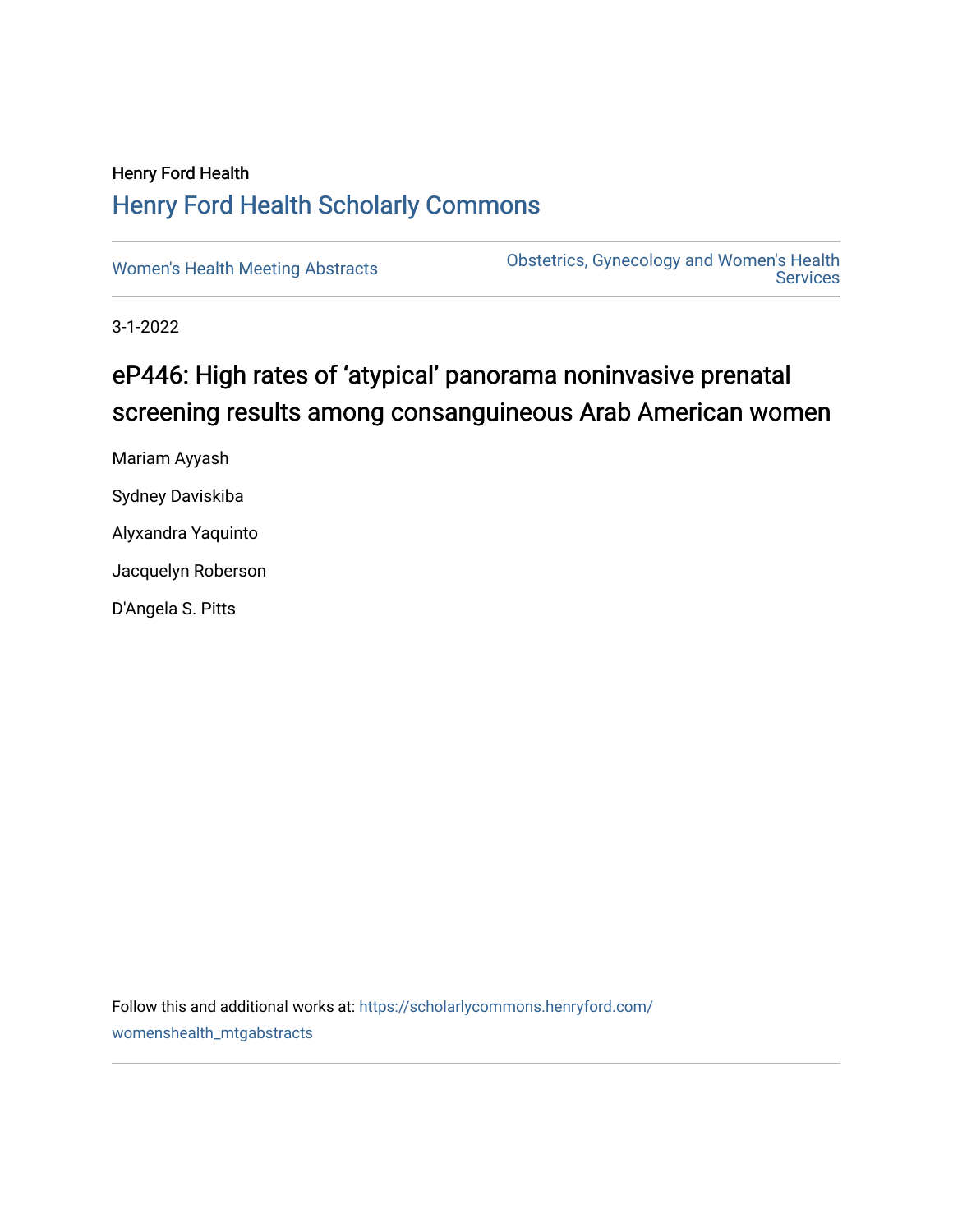with an unbalanced Robertsonian translocation resulting in three copies of chromosome 13, demonstrating that isochromosome 13 was not detected by the SNP-based cfDNA aneuploidy screening. Follow-up parental karyotypes were normal, confirming that the translocation occurred de novo.

Case two presented to maternal fetal medicine care at 12 weeks gestational age due to an increased nuchal translucency of 5.54 mm. SNP-based cfDNA aneuploidy screening was performed at 10 weeks, and the results returned low risk (<1 in 10,000) for trisomy 21, trisomy 13, trisomy 18, and monosomy X, with a fetal fraction of 11.4%. Chorionic villus sampling was performed at 13 weeks. CVS karyotype results were abnormal: 46,XY,idic(18)(p11.3)[5]/46,XY [15]. CVS microarray was also abnormal with a 4.9Mb deletion of 18p11.32p11.31, 3.9Mb duplication of 18p11.31p11.2, and 69Mb duplication of 18p11.2q23. This result is consistent with an isodicentric chromosome 18, likely to produce a phenotype similar to trisomy 18, and was not detected by the SNP-based cfDNA aneuploidy screening. A follow-up ultrasound at 16 weeks identified a two-vessel cord, marginal cord insertion, umbilical cord cyst, omphalocele, absent nasal bone, strawberry-shaped skull, and a unilateral choroid plexus cyst. The pregnancy ended in an uncomplicated dilation and evacuation at 16 weeks gestational age. Parental follow-up testing was not pursued.

Conclusion: We present two cases of false-negative cfDNA aneuploidy screening results due to isochromosome 13 and isodicentric chromosome 18. It is critical that providers and patients understand that cfDNA testing is a screening test where false negative results are rare but possible. While SNP-based cfDNA is a highly effective cfDNA screening methodology, it has unique limitations for trisomies caused by isochromosomes and isodicentric chromosomes.

<https://doi.org/10.1016/j.gim.2022.01.477>

#### eP445

### Fatty acid oxidation disorders and acute fatty liver of pregnancy- is it always the LCHAD deficiency 1528G>C variant?

Sarah Araji<sup>[1](#page-1-0)</sup>, Dante Varotsis<sup>[2](#page-1-0)</sup>, Brian Kirmse<sup>[3](#page-1-0)</sup>, Huda Al-Kouatly<sup>2</sup>



<span id="page-1-0"></span><sup>1</sup>University of Mississippi Medical Center- Maternal Fetal Medicine Division: <sup>2</sup>Thomas Jefferson University: <sup>3</sup>University of Mississippi Medical Center

Introduction: An association between long chain 3-hydroxyacyl-CoA dehydrogenase (LCHAD) deficiency and acute fatty liver of pregnancy (AFLP) has been demonstrated in many reports. The most common variant in clinical observations is the 1528G>C. Our goal was to evaluate the different fetal/neonatal mitochondrial fatty acid oxidation (FAO) genetic variants associated with AFLP in the literature.

Methods: We conducted a search using the databases PubMed, Ovid MEDLINE, Cochrane, CINAHL Scopus and [ClinicalTrials.gov](http://ClinicalTrials.gov) from 1970-April 2021. Relevant papers evaluating the possible relationship between AFLP and FAO were identified without any time, language, or study design limitations. Our search terms were as follows: Trifunctional protein deficiency with myopathy and neuropathy or LCHAD or mitochondrial fatty acid oxidation or fatty acid oxidation or newborn infant and AFLP or liver disease in pregnancy or hepatic disease or hepatic steatosis or liver steatosis or hepatic crisis and pregnancy or maternal liver disease or labor or antepartum or postpartum. The study was registered in PROSPERO under the identification tag CRD42021247166. The reference sequence for all variants is NM\_000182.5.

Results: Out of the 14 cases included in our review, 6 cases of AFLP (42.8%) were associated with homozygous 1528G>C variant in the fetus/neonate. Four cases (28.5%) were compound heterozygous with the 1528G>C variant. The 4 compound heterozygous cases associated with AFLP were as follows: 1528G>C/1132C>T (premature stop codon variant), 1528G>C/D67 ter (Asp67ter variant in the alpha subunit exon 4), 1528G>C/T +2C (exon 12 splice site transversion) and the last case was a compound heterozygous with a premature stop codon variant in exon 4 inherited from the father. One AFLP case was associated with short-chain acyl-CoA dehydrogenase (SCAD) deficiency and another one with long-chain 3-ketoacyl CoA thiolase (LCKT) enzyme. Two cases did not have any genetic testing but were suspected to have a FAO disorder based on acylcarnitine species and enzyme analysis.

Conclusion: Not all cases of AFLP reported in the literature are secondary to LCHAD deficiency or the 1528G>C variant. Other pathways such as SCAD and LCKT may be involved. Further research is needed to evaluate the genetic etiologies of AFLP associated with FAO disorder.

<https://doi.org/10.1016/j.gim.2022.01.478>

#### eP446

High rates of 'atypical' panorama noninvasive prenatal screening results among consanguineous Arab American women



<span id="page-1-1"></span>Mariam Ayyash $^1$  $^1$ , Sydney Daviskiba $^2$  $^2$ , Alyxandra Yaquinto $^1$ , Jacquelyn Roberson $^1$ , D'Angela Pitts $^1$  $1$ Henry Ford Health System:  $2$ Wayne State University School of Medicine

Introduction: Panorama is one of the most accurate and commonly used methods of cell free DNA noninvasive prenatal screening (NIPS). The results are reported as either high risk for a specific aneuploidy, high risk due to fetal fraction, insufficient fetal DNA, atypical, high risk, or no results. It is the only form of NIPS that uses a single nucleotide polymorphism (SNP) method, representing genetic changes that are present in over 1% of the general population, to screen for common fetal aneuploidies and microdeletion syndromes. We hypothesize that the SNP method could be leading to the increase in atypical results among women in consanguineous relationships, common amongst Arab Americans, where there is high homogeneity of genetic material. The aim of this study is to

explore factors influencing atypical Panorama NIPS results and its association with abnormal fetal outcomes amongst Arab American women. Methods: A retrospective cohort study was performed by looking at Panorama NIPS performed between September 2018 and January 2021 at a large urban health system in Detroit, Michigan. The records were obtained from Natera, Inc, the clinical genetic testing company for Panorama. Singleton gestations who<br>health system in Detroit, Michigan. The records were obtained from

Results: A total of 5,886 women underwent Panorama NIPS within the defined time frame and 772 (13.1%) were identified as Arab Americans. Forty-nine  $(0.79%)$  women had atypical results, of which 43 were singleton gestations. The mean age was  $29.6 \pm 5.3$  years old. Nineteen women  $(44.2%)$  were White, 14 (32.6%) were Arab and 8 (18.6%) were Black. The percentage of Arab American women with atypical results (32.6%) was significantly higher than the overall percentage of Arab American women who ever underwent Panorama testing (13.0%) (p=0.00018). Eight women were in a known consanguineous relationship, all of whom identified as Arab Americans, hence making 57.1% of Arab women with atypical results. The outcomes for all 43 pregnancies showed